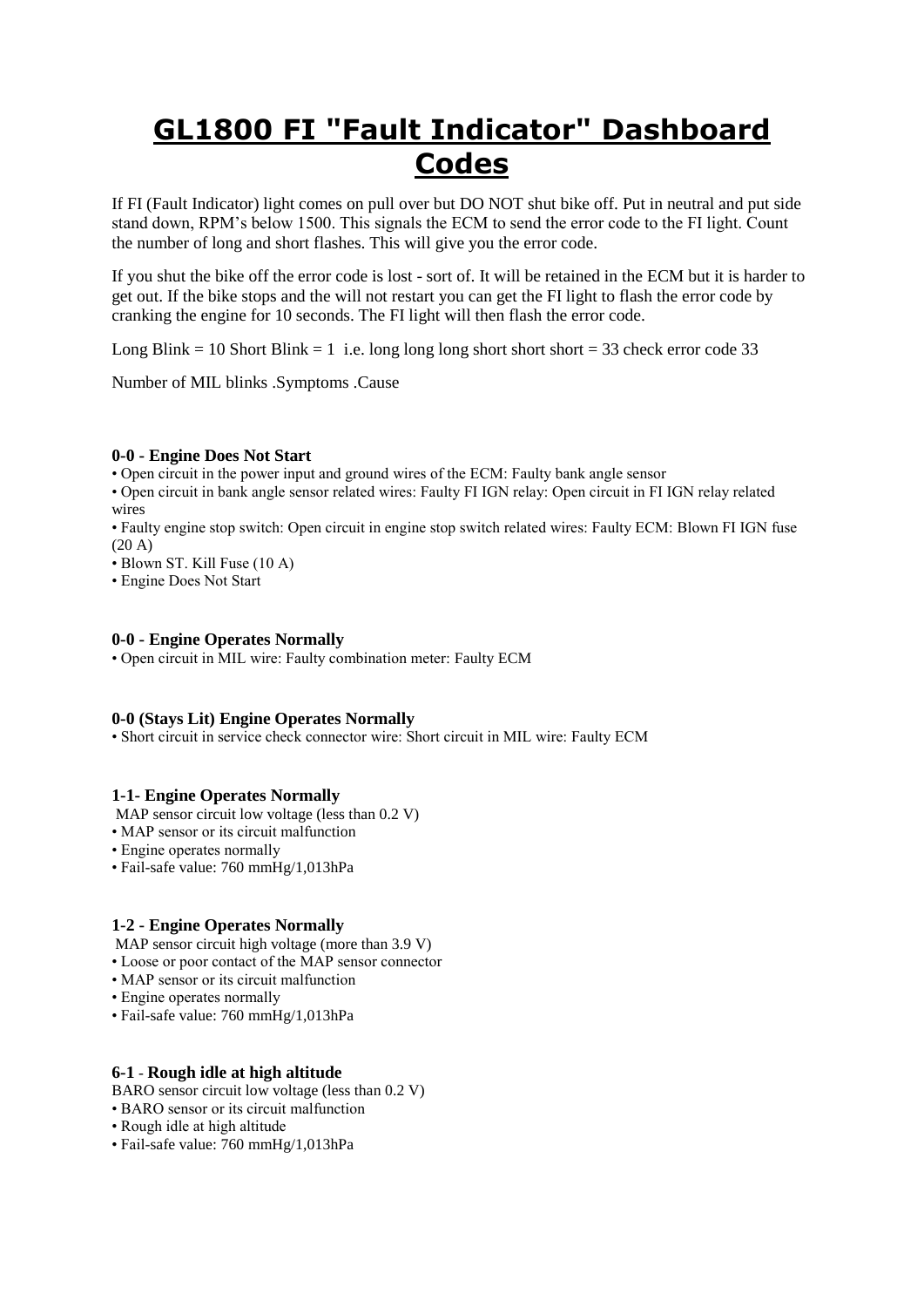#### **6-2** - **Rough idle at high altitude**

- BARO sensor circuit high voltage (more than 3.9 V)
- Loose or poor contact of the BARO sensor connector
- BARO sensor or its circuit malfunction
- Rough idle at high altitude
- Fail-safe value: 760 mmHg/1,013hPa

#### **7-1** - **Hard to start at a low temperature**

- ECT sensor circuit low voltage (less than 0.07 V)
- ECT sensor or its circuit malfunction
- Hard to start at a low temperature
- Fail-safe value: 85°C/185°F
- Cooling fan turns on

### **7-2** - **Hard to start at a low temperature**

- ECT sensor circuit high voltage (more than 4.93 V)
- Loose or poor contact of the ECT sensor connector
- ECT sensor or its circuit malfunction
- Hard to start at a low temperature
- Fail-safe value: 85°C/185°F
- Cooling fan turns on

#### **8-1 - Poor Engine Acceleration**

- TP sensor circuit low voltage (less than 0.3 V)
- TP sensor or its circuit malfunction
- Poor engine acceleration
- Fail-safe value: 0°

# **8-2 - Poor Engine Acceleration**

TP sensor circuit high voltage (more than 4.93 V)

- Loose or poor contact of the TP sensor connector
- TP sensor or its circuit malfunction
- Poor engine acceleration
- Fail-safe value: 0°

#### **9-1 - Engine Operates Normally**

- IAT sensor circuit low voltage (less than 0.07 V)
- IAT sensor or its circuit malfunction
- Engine operates normally
- Pre-program value: 28°C/82°F

# **9-2 - Engine Operates Normally**

- IAT sensor circuit high voltage (more than 4.93 V)
- Loose or poor contact of the IAT sensor connector
- IAT sensor or its circuit malfunction
- Engine operates normally
- Fail-safe value: 28°C/82°F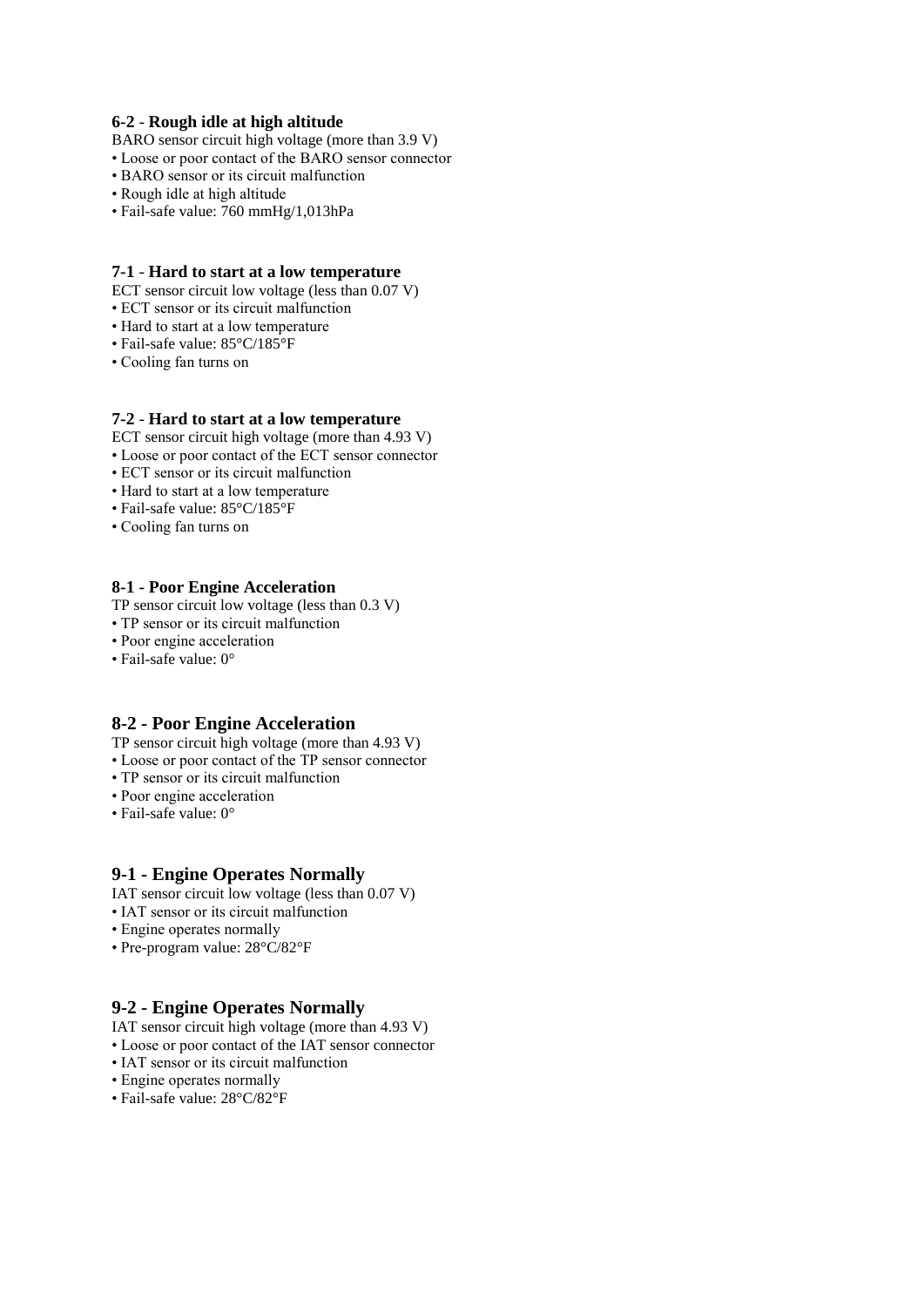# **11 - Engine Operates Normally**

VS sensor no signal

- Loose or poor contact of the VS sensor connector
- VS sensor or its circuit malfunction
- Engine operates normally

# **12 - Engine Does Not Start**

No. 1 injector circuit malfunction

- Loose or poor contact of the injector connector
- Injector or its circuit malfunction
- Engine does not start
- Injectors, fuel pump and ignition shut down

#### **13 - Engine Does Not Start**

No. 2 injector circuit malfunction

- Loose or poor contact of the injector connector
- Injector or its circuit malfunction
- Engine does not start
- Injectors, fuel pump and ignition shut down

#### **14 - Engine Does Not Start**

No. 3 injector circuit malfunction

- Loose or poor contact of the injector connector
- Injector or its circuit malfunction
- Engine does not start
- Injectors, fuel pump and ignition shut down

# **15 - Engine Does Not Start**

No. 4 injector circuit malfunction

- Loose or poor contact of the injector connector
- Injector or its circuit malfunction
- Engine does not start
- Injectors, fuel pump and ignition shut down

#### **16 - Engine Does Not Start**

No. 5 injector circuit malfunction

- Loose or poor contact of the injector connector
- Injector or its circuit malfunction
- Engine does not start
- Injectors, fuel pump and ignition shut down

# **17 - Engine Does Not Start**

No. 6 injector circuit malfunction

- Loose or poor contact of the injector connector
- Injector or its circuit malfunction
- Engine does not start
- Injectors, fuel pump and ignition shut down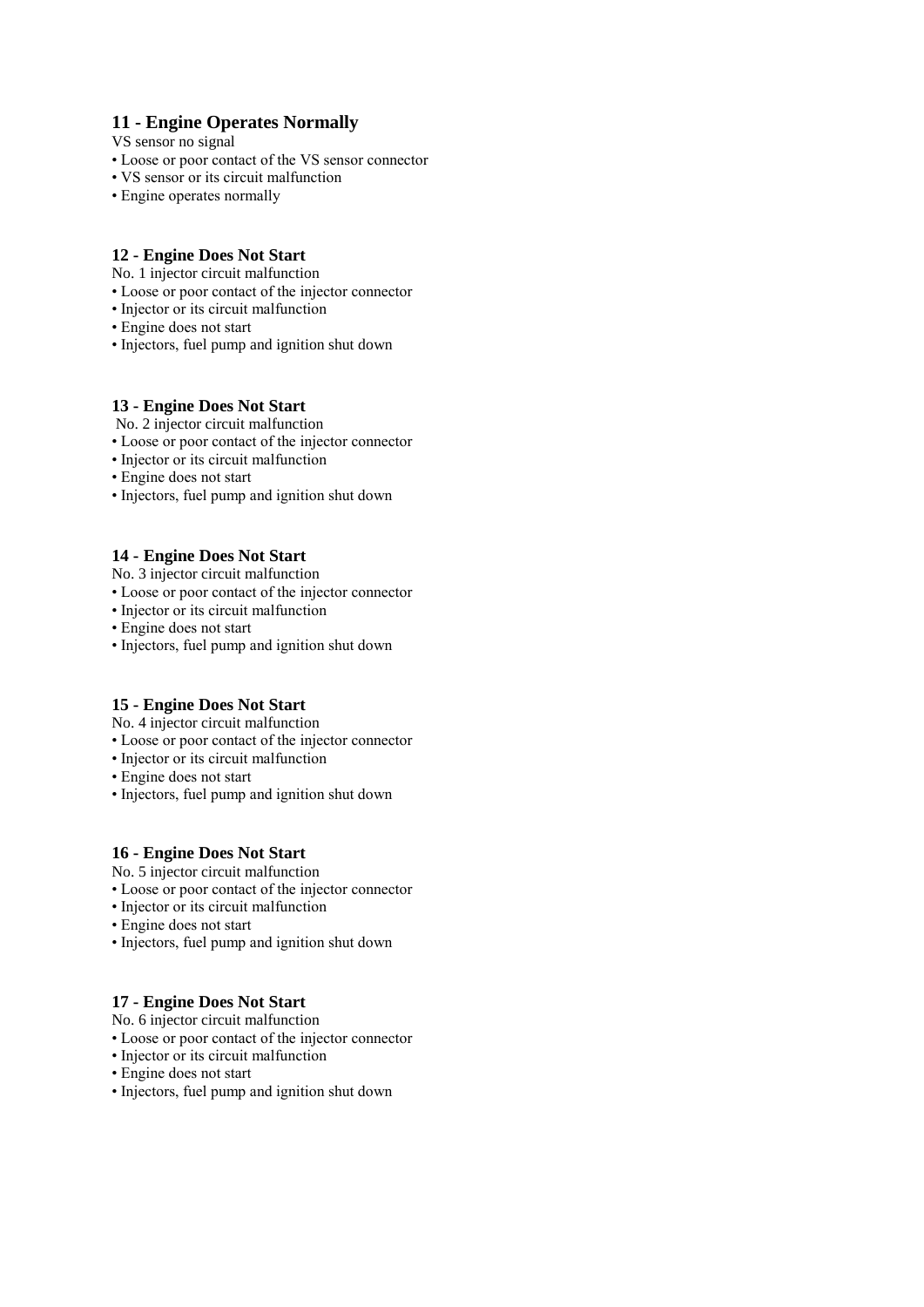# **18 - Engine Does Not Start**

CMP sensor no signal

- Loose or poor contact of the CMP sensor connector
- CMP sensor or its circuit malfunction
- Engine does not start
- Injectors, fuel pump and ignition shut down

### **19 - Engine Does Not Start**

CKP sensor no signal

- Loose or poor contact of the CKP sensor connector
- CKP sensor or its circuit malfunction
- Engine does not start
- Injectors, fuel pump and ignition shut down

#### **\*\*21-1 - Engine Operates Normally**

Right O2 sensor malfunction

- Loose or poor contact of the O2 sensor connector
- O2 sensor or its circuit malfunction
- Engine operates normally

# **\*\*22-2 - Engine Operates Normally**

Left O2 sensor malfunction

- Loose or poor contact of the O2 sensor connector
- O2 sensor or its circuit malfunction
- Engine operates normally

#### **\*\*23 - Engine Operates Normally**

Right O2 sensor heater circuit malfunction

- Loose or poor contact of the O2 sensor connector
- O2 sensor heater or its circuit malfunction
- Engine operates normally

#### **\*\*24 - Engine Operates Normally**

- Left O2 sensor heater circuit malfunction
- Loose or poor contact of the O2 sensor connector
- O2 sensor heater or its circuit malfunction
- Engine operates normally

# **25 - Engine Operates Normally**

Right knock sensor circuit malfunction

- Loose or poor contact of the knock sensor connector
- Knock sensor or its circuit malfunction
- Engine operates normally

#### **26 - Engine Operates Normally**

Left knock sensor circuit malfunction

- Loose or poor contact of the knock sensor connector
- Knock sensor or its circuit malfunction
- Engine operates normally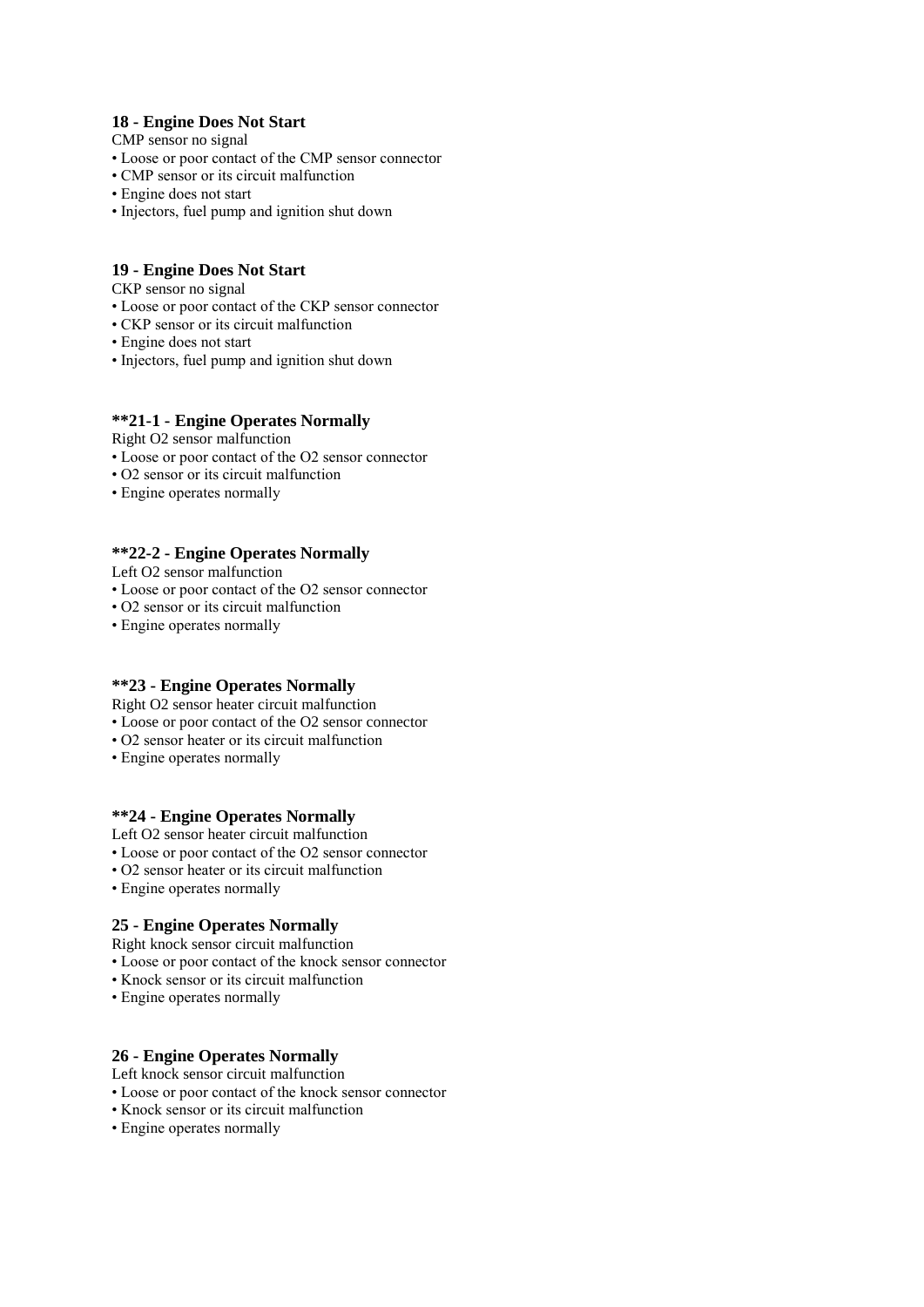#### **29 - Engine stalls, hard to start, rough idling**

IACV circuit malfunction

- Loose or poor contact of the IACV connector
- IACV or its circuit malfunction
- Engine stalls, hard to start, rough idling

#### **33 - Engine Operates Normally**

ECM does not hold the self-diagnostic data

- ECM EEPROM malfunction
- Engine operates normally

### **\*36** - **Engine Operates Normally**

Right A/F sensor circuit malfunction

- Loose or poor contact of the A/F sensor connector
- A/F sensor or its circuit malfunction
- Engine operates normally

# **\*37** - **Engine Operates Normally**

Left A/F sensor circuit malfunction

- Loose or poor contact of the A/F sensor connector
- A/F sensor or its circuit malfunction
- Engine operates normally

#### **\*38 - Engine Operates Normally**

Right A/F sensor heater circuit malfunction

- Loose or poor contact of the A/F sensor connector
- A/F sensor heater or its circuit malfunction
- Engine operates normally

#### **\*39 - Engine Operates Normally**

Left A/F sensor heater circuit malfunction

- Loose or poor contact of the A/F sensor connector
- A/F sensor heater or its circuit malfunction
- Engine operates normally

#### **41 - Engine Operates Normally**

GP sensor circuit malfunction

- Loose or poor contact of the GP sensor connector
- GP sensor or its circuit malfunction
- Engine operates normally

# **\*55 - Engine Operates Normally**

A/F sensor HIC (Hybrid Integrated Circuit) malfunction • Engine operates normally